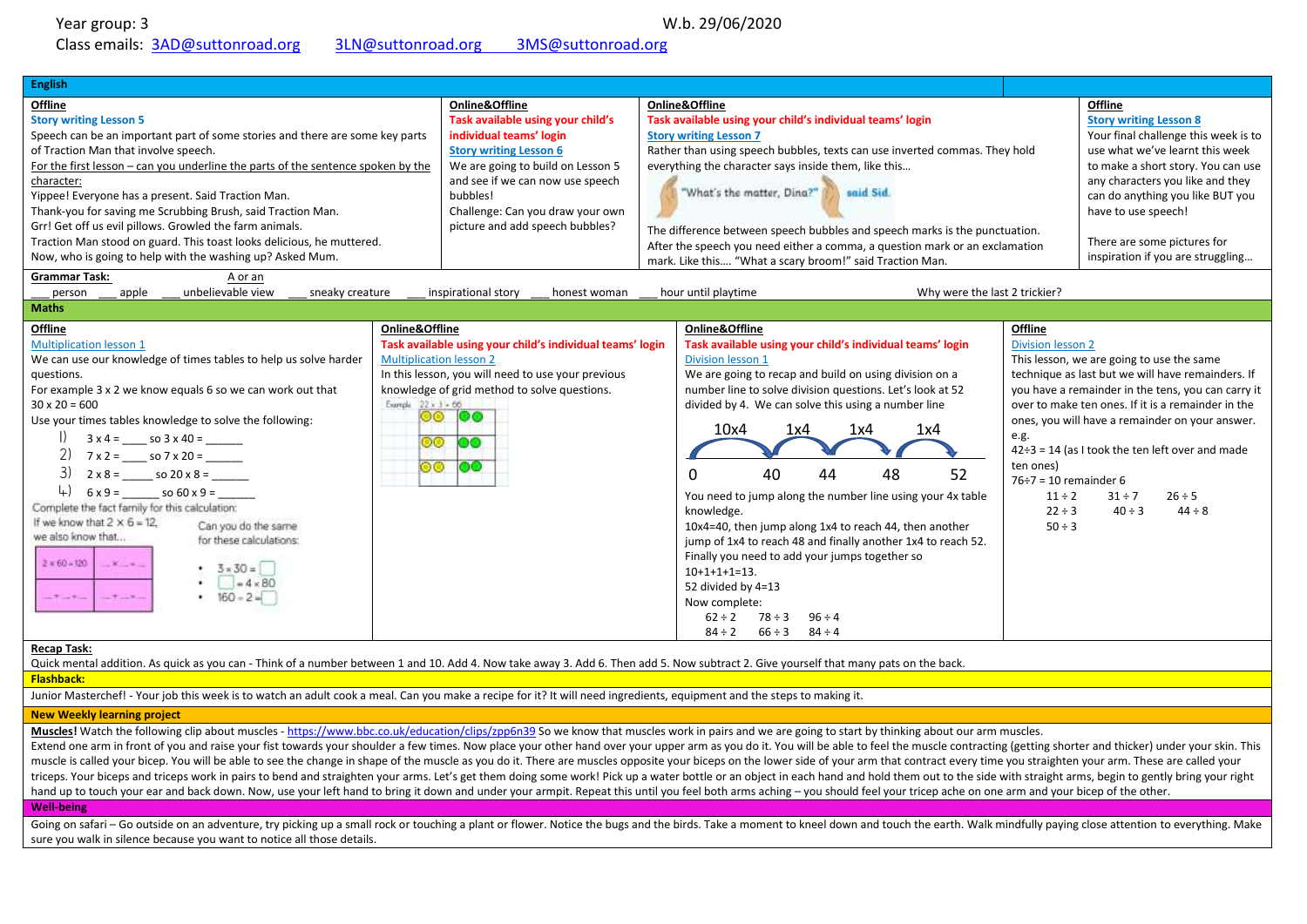Year group: 3 W.b. 29/06/2020

Class emails: [3AD@suttonroad.org](mailto:3AD@suttonroad.org) [3LN@suttonroad.org](mailto:3je@holgateprimary.org) 3MS@suttonroad.org

# Add speech to the speech bubbles. What might the characters be saying?

# Story Writing Lesson 6 Story Writing Lesson 7 Story Writing Lesson 7

# Nose Runner

Can you add the inverted commas to these sentences?

We need to rescue those farm animals! Shouts Traction Man.

I think I need a day off, Says Traction Man.

Traction Man you need to help the Dollies, they are in danger, Shouts Scrubbing Brush.

Thank-you for rescuing us, cheer the Spoons.

Traction Man, you deserve a medal, says Scrubbing Brush.

# Eye Waterer:

Can you add the inverted commas to this text?

Traction Man is here! (Wearing Combat Boots, Battle Pants and his Warfare Shirt.) Traction Man is zooming down in his Jet-Powered Trainer towards the Planet Duvet wearing his Latex Space Suit and Perspex Helmet.

help help scream the farm animals. The Evil Pillows have captured them. Traction Man clambers on to the Pillows. (He is wearing his Rocket Boots.)

Ow they cry and walk away.

Breakfast shouts Mum.

The farm animals cheer. Hooray for Traction Man.